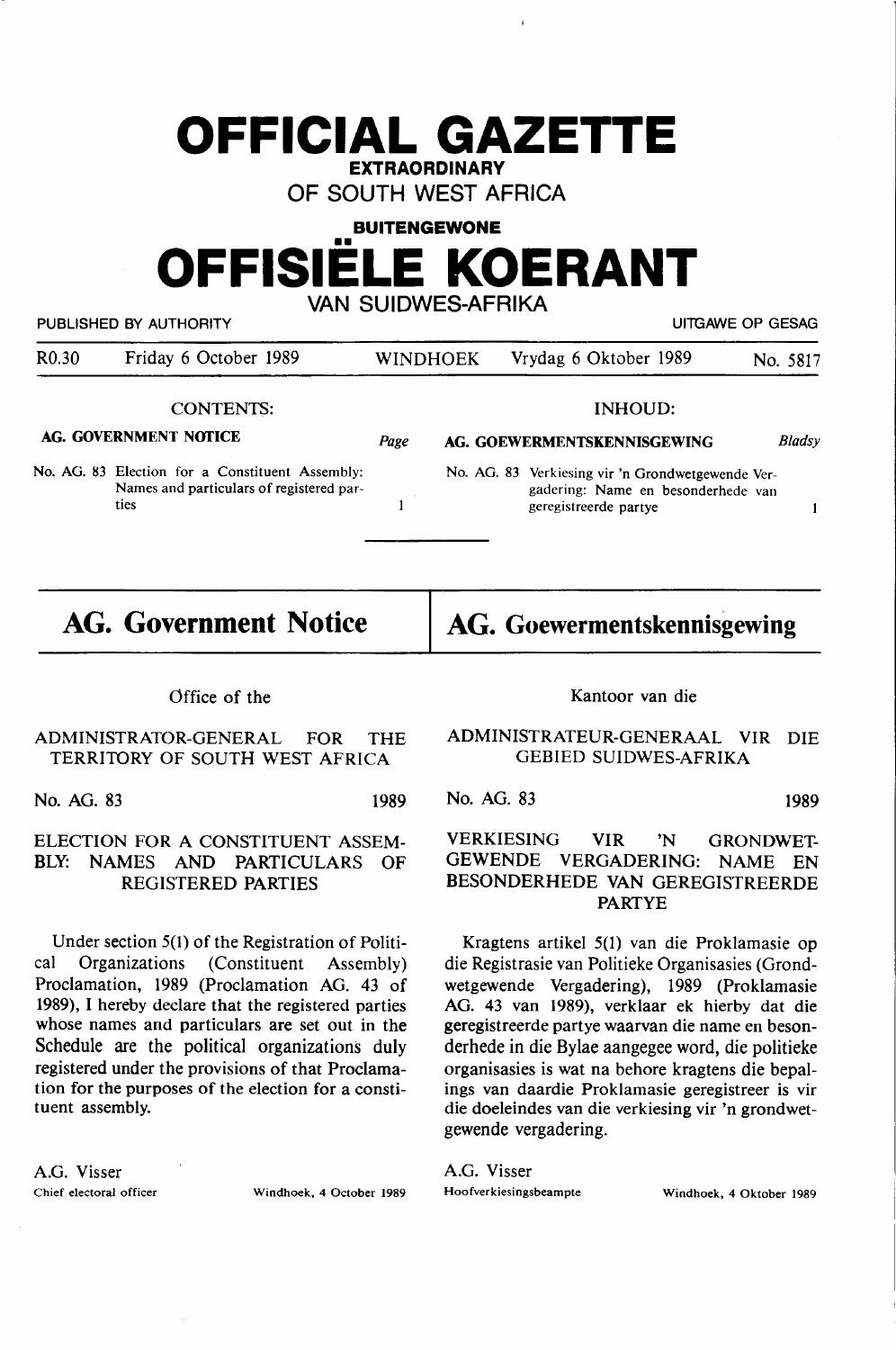### ANNEXURE

| Name of registered party                                                  | Abbreviation<br>of name | Distinctive<br>symbol | Address of main office                                                                         |
|---------------------------------------------------------------------------|-------------------------|-----------------------|------------------------------------------------------------------------------------------------|
| <b>AKSIE CHRISTELIK</b><br><b>NASIONAAL</b>                               | <b>ACN</b>              |                       | 4 Keppler Straat<br>Suidelike Industriële Gebied<br>Posbus 294<br>WINDHOEK 9000                |
| <b>CHRISTIAN DEMOCRATIC</b><br><b>ACTION FOR SOCIAL</b><br><b>JUSTICE</b> | <b>CDA</b>              | D                     | CDA Office<br>P 0 Box 29<br><b>ONDANGWA</b><br>9000                                            |
| D.T.A. VAN NAMIBIË                                                        | <b>DTA</b>              |                       | DTA Sentrum<br>h/v Leutwein en Luther Strate<br>Posbus 173<br><b>WINDHOEK</b><br>9000          |
| <b>FEDERAL CONVENTION OF</b><br><b>NAMIBIA</b>                            | <b>FCN</b>              |                       | Regent Motors Building<br>Private Bag 1007<br><b>REHOBOTH</b><br>9000                          |
| <b>NAMIBIA NATIONAL</b><br><b>DEMOCRATIC PARTY</b>                        | <b>NNDP</b>             |                       | African Eagle Building<br>Kaiser Street West.<br>P 0 Box 20573<br>WINDHOEK<br>9000             |
| <b>NAMIBIA NATIONAL FRONT</b>                                             | <b>NNF</b>              |                       | Erf 4850 Kanna Street, Khomasdal<br>P 0 Box 3370<br><b>WINDHOEK</b><br>9000                    |
| <b>NATIONAL PATRIOTIC</b><br>FRONT OF NAMIRIA                             | <b>NPF</b>              |                       | Swawek Centre<br>Cnr Luther & Leutwein Streets<br>P 0 Box 3676<br><b>WINDHOEK</b><br>9000      |
| <b>SWAPO-DEMOCRATS</b>                                                    | SWAPO-D                 |                       | Suite 207<br>30 City Centre Building<br>Trip Arcade<br>P 0 Box 20855<br>VINDHOEV 9000          |
| <b>SWAPO OF NAMIBIA</b>                                                   | <b>SWAPO</b>            |                       | Metropolitan Building<br>Cnr Goethe & Grimm Streets<br>P 0 Box 1071<br><b>WINDHOEK</b><br>9000 |
| UNITED DEMOCRATIC<br><b>FRONT OF NAMIBIA</b>                              | <b>UDF</b>              |                       | Cnr Kasch & Bülow Streets<br>P 0 Box 10500<br>KHOMASDAL<br>9000                                |